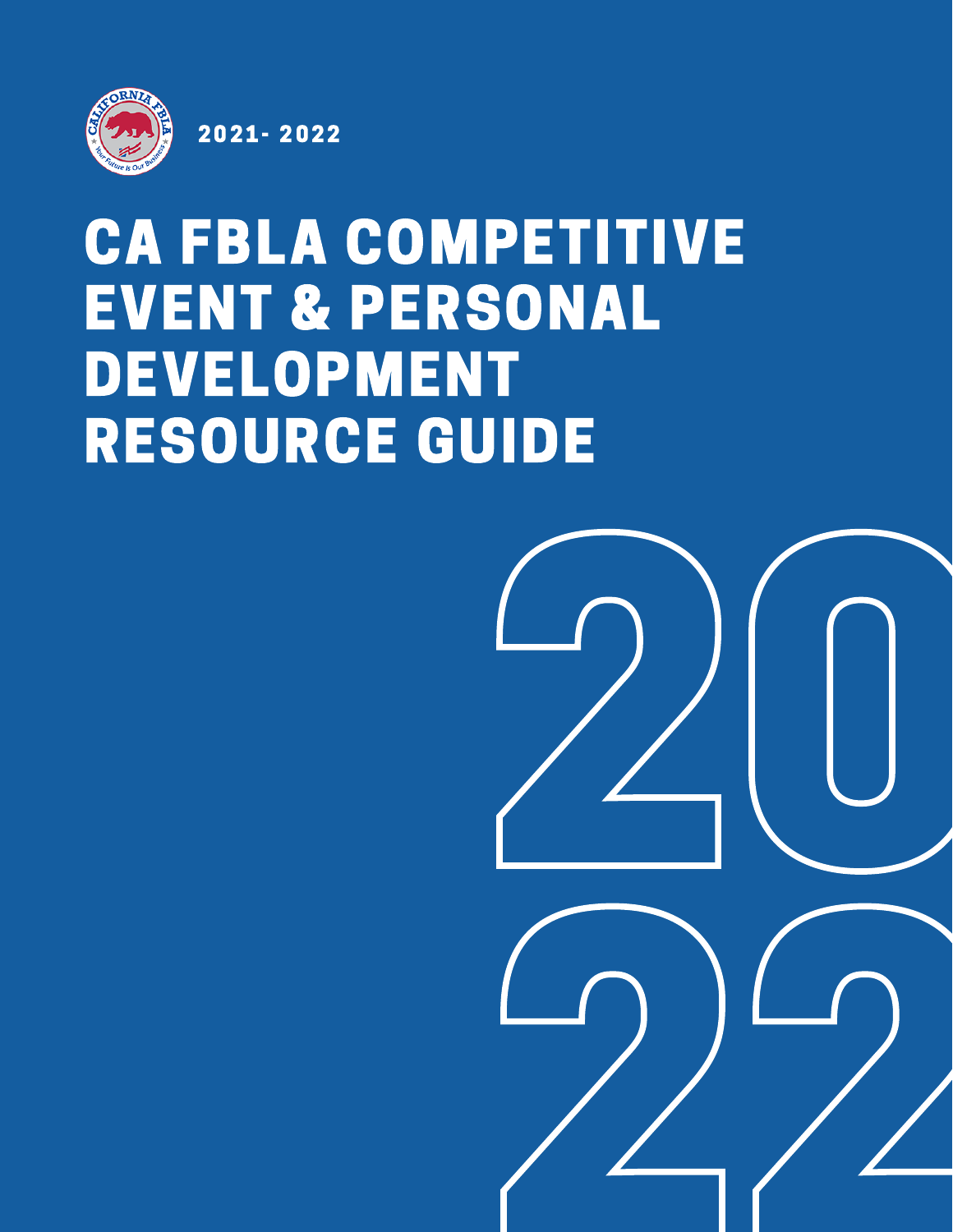# TABLE OF CONTENTS

Objective Testing 01

Speaking/Interview Events 02

Case Study/Role Play Events 03

Presentation/Report Events 04-05

Miscellaneous Advice 05

STEM Opportunities 06-07

Business Opportunities 07

Miscellaneous Opportunities 08

Contributor Credits 08

Secretary's Note 09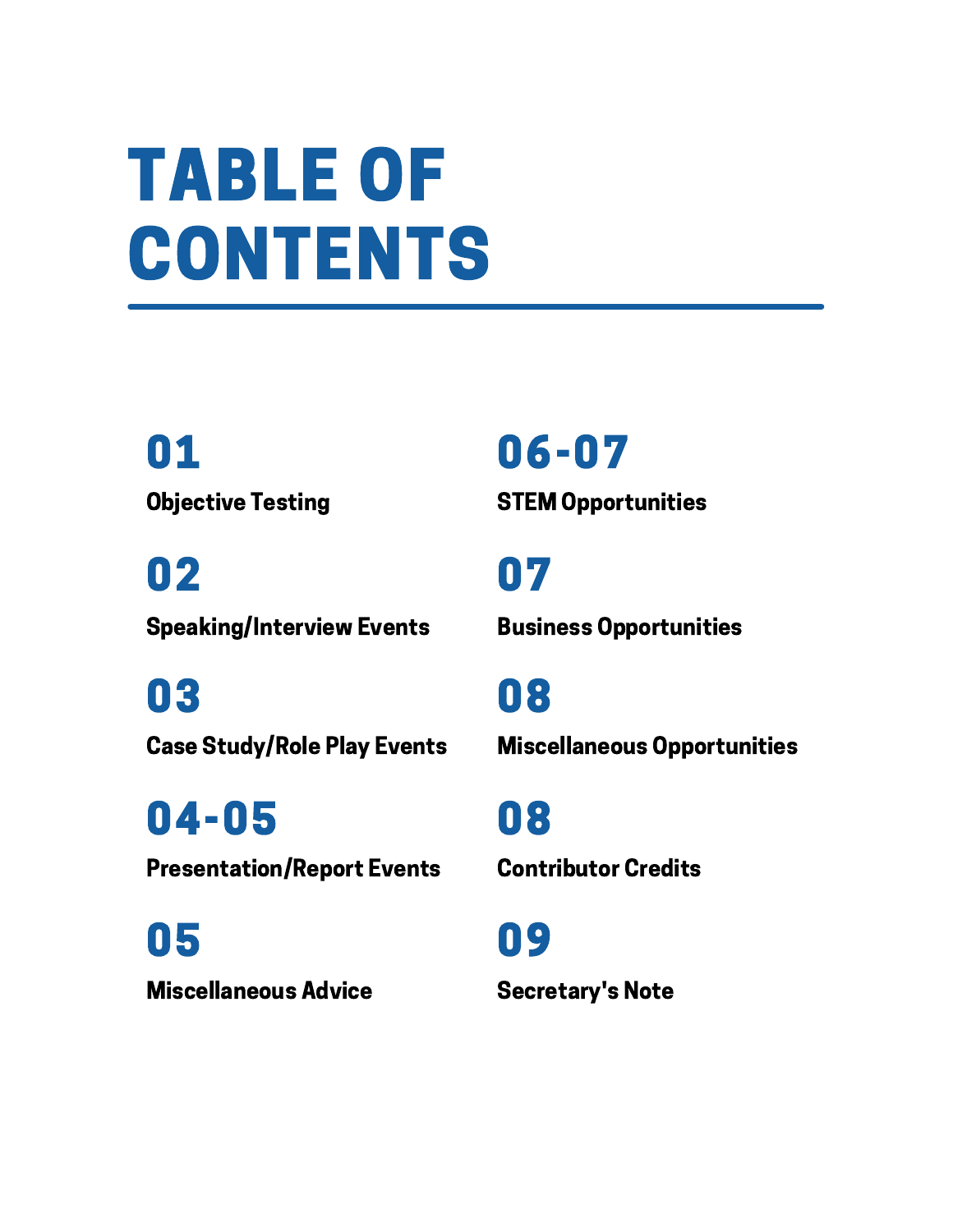### OBJECTIVE TESTING

#### Link to FBLA National Competitive Event Resources

<https://www.fbla-pbl.org/sample-case-studies/>

#### General Objective Testing Advice:

Use active recall to memorize concepts more effectively

#### Accounting 1:

Resources:

Study using any introductory accounting textbook

Tips:

Don't just memorize, you actually need to understand the accounting cycle

#### Introduction to Business:

Resources: <https://quizlet.com/ivyzhn/folders/fbla-intro-to-biz?i=27nese&x=1xqY>

#### Introduction to Business Procedures:

Resources:

o Study using Quizlets and an Introduction to Business textbook

#### Introduction to Information Technology, Network Design, Networking Infrastructures

Resources:

- Use TestFrenzy for practice tests (note: site does not always work properly)
- Study using Network+ study guides and books

#### Organizational Leadership

Tips:

- Study using websites that explain and go into detail about different leadership styles and theories
- Create a study guide and use Quizlets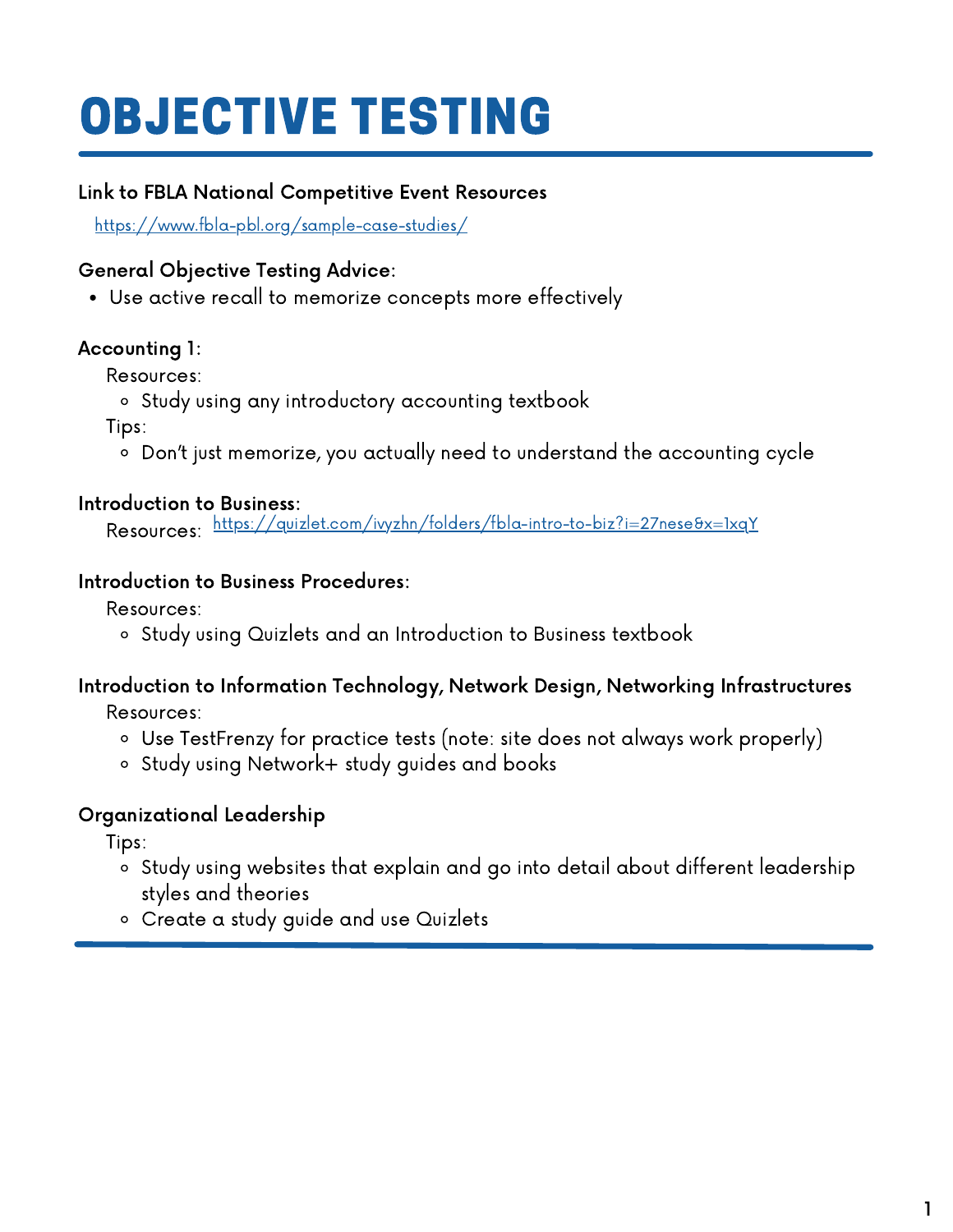## SPEAKING/INTERVIEW EVENTS

#### Introduction to Public Speaking, Public Speaking:

Tips:

- Be creative
- Keep your speech at the back of your mind at all times
- Memorize your speech so well that you could recite it at any instant; this lessens the likelihood of forgetting due to nerves
- Only write about topics you actually care about—judges can tell if you're faking sincerity
- Vary your levels of voice projection, emphasis, speed, etc.
- Maintain good posture
- Look your best; you can be docked points for poor physical appearance, and it also adds/detracts from the judges' perception of you

#### Impromptu Speaking:

Resources: [https://www.speechanddebate.org/wp-content/uploads/Impromptu-Prompts-](https://www.speechanddebate.org/wp-content/uploads/Impromptu-Prompts-Resource-2019-08-29.pdf)Resource-2019-08-29.pdf

Tips:

- Record yourself speaking and listen back
- Practice giving speeches to friends & family
- Speak with a pencil between your teeth to practice enunciation
- Create structure in your speech
	- Ex: include 3 body paragraphs that address the prompt in different ways
- Practice consistently; it's the best way to improve
- Don't be afraid to ask for help from past competitors—they know what they're doing

#### Job Interview:

Tips:

- Practice with teachers to receive feedback
- Watch professional interviewers on YouTube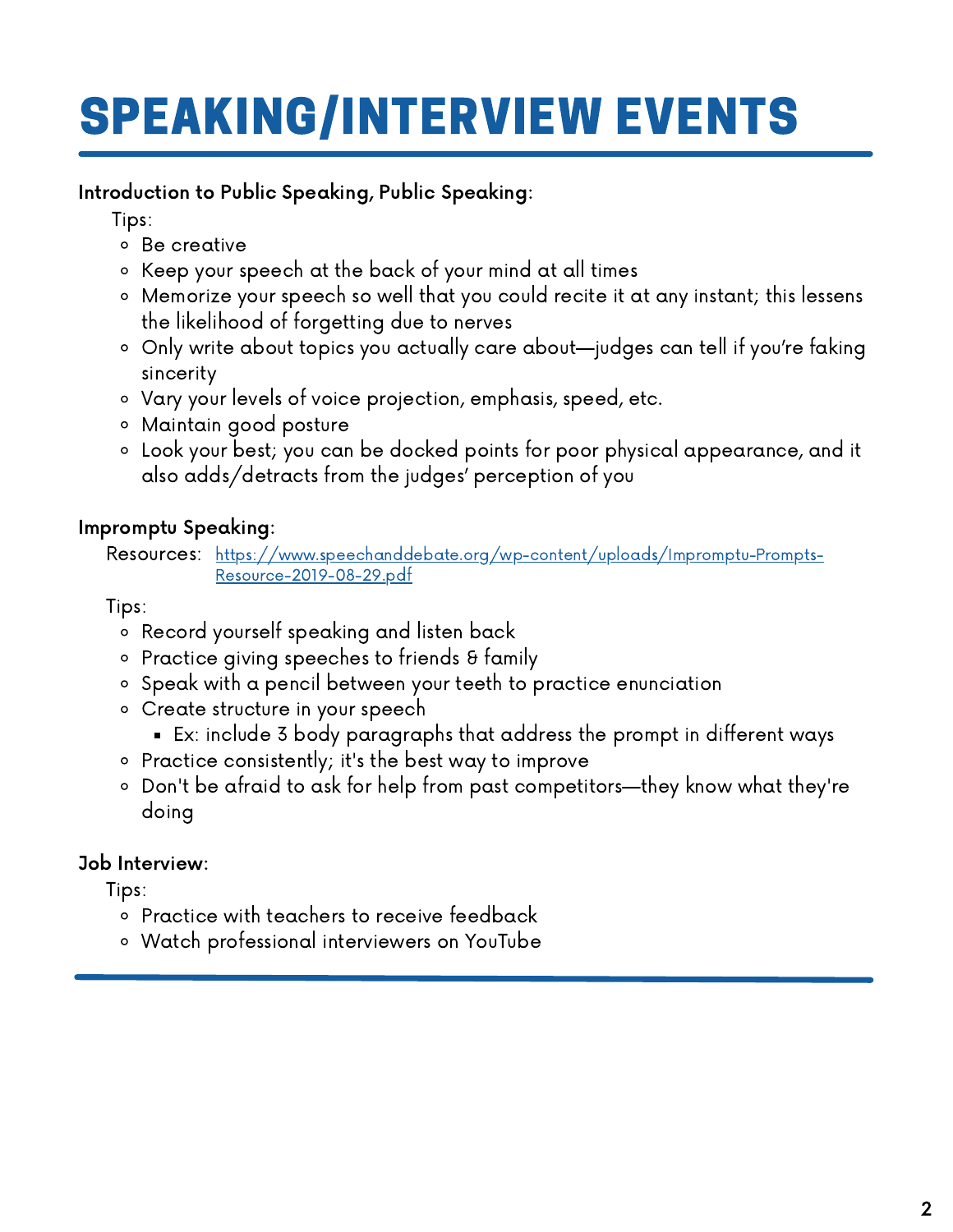# CASE STUDY/ROLE PLAY EVENTS

#### General Case Study Advice:

- Practice as many case studies as possible
- Use FBLA example cases, DECA ones from similar events, or get others to write cases for you or write your own
- Create a structure with your team on who will present the introduction, etc., but also be flexible when organizing content
- Make sure all team members speak equally
- Present cases in front of others to get feedback on how you can match each other's energy and speaking style

#### Entrepreneurship:

Resources:

Study using the competency guide and an entrepreneurship textbook

Tips:

Take practice tests often and go over the ones you missed before the test

#### Help Desk:

Resources:

Study using the competency guide and Quizlets

Tips:

- Don't burn yourself out in the end because you will not be able to focus on the day of the test
- Make sure to go over all the competency topics at least 2 weeks before the test

#### International Business:

Resources:

- o Study using Quizlets, online practice tests, Investopedia for finance concepts, and previous case studies found online
- Online Textbook: https://www.mheducation.com/highered/product/9781260262582?cid=ppc%7CHE%7CPaid-G-[Shop%7CLL\\_Y\\_R%7Cgoogle&gclid=CjwKCAjw9uKIBhA8EiwAYPUS3JNhNS5WTEJZDn7E7H6xrbkD4GWP64S](https://www.mheducation.com/highered/product/9781260262582?cid=ppc%7CHE%7CPaid-G-Shop%7CLL_Y_R%7Cgoogle&gclid=CjwKCAjw9uKIBhA8EiwAYPUS3JNhNS5WTEJZDn7E7H6xrbkD4GWP64S-sVq3a5aZpuDyBadPp2vcYRoCr5MQAvD_BwE) -sVq3a5aZpuDyBadPp2vcYRoCr5MQAvD\_BwE

Tips:

- Understand all the competencies; thorough understanding of the material will allow you to understand any question that comes your way
- It's okay to be nervous, just focus on one question at a time
- If there is a concept you feel you have not grasped as well, then consult a textbook, Youtube lecture, or even an article on Google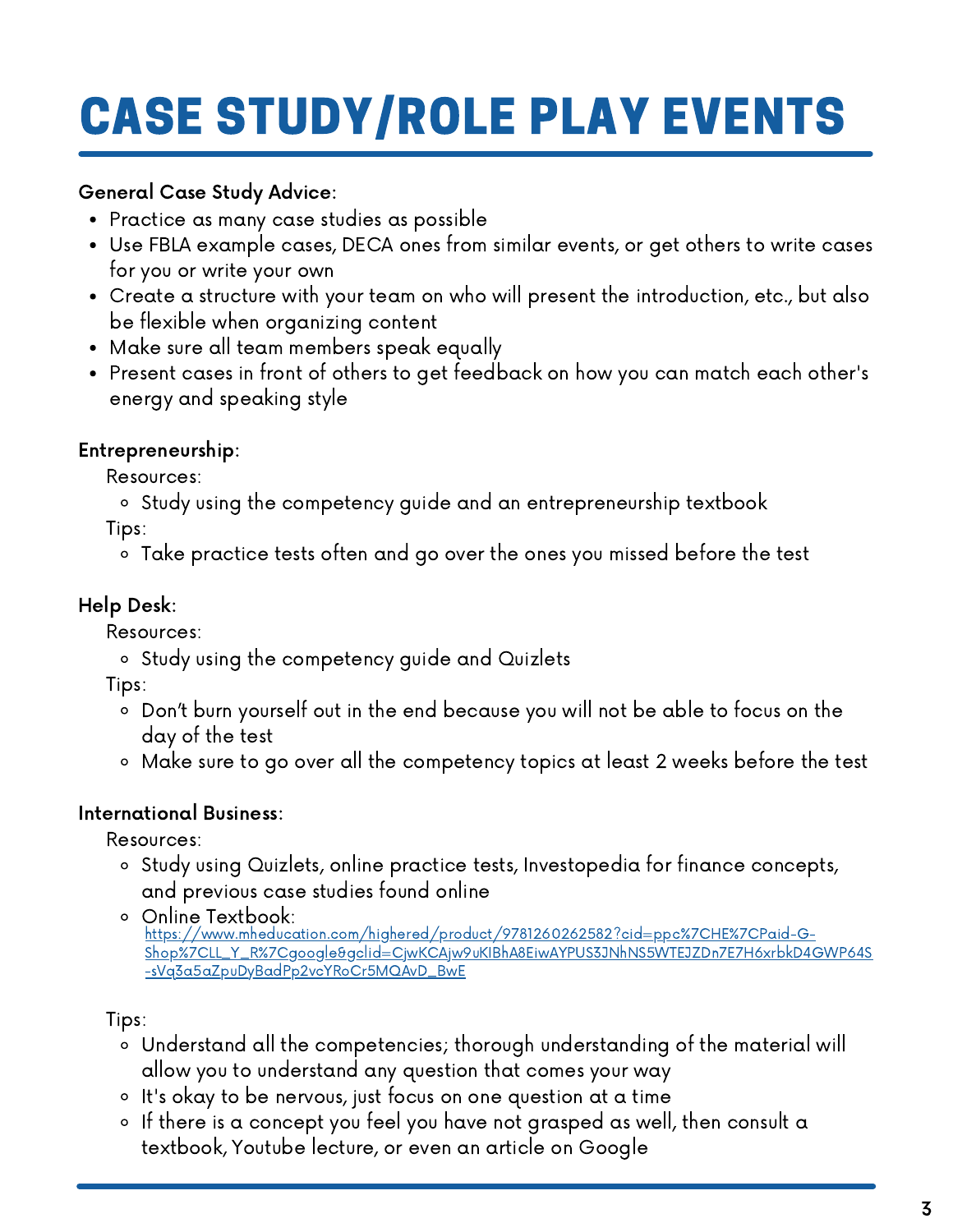### PRESENTATION/REPORT EVENTS

#### Broadcast Journalism:

Tips:

- Be creative in your script and add your own personality
- Practice, Practice, and Practice!
- Make sure you have fully memorized the script so you are not nervous
- Prepare for the question and answer segment and figure out how to involve the judges

#### Business Ethics:

Tips:

- Practice consistently and don't be afraid to ask for help from previous competitors
- Do not procrastinate; if you do, it will be very evident based on the quality of you project and you won't be as confident about your product

#### Business Financial Plan:

Tips:

Search up examples of business plans and financial documents and use them as references

#### Community Service Project:

Resources:

- Microsoft Word and PowerPoint for the report and slides
- Youtube videos can be helpful for formatting tips

Tips:

- Practice your speech in front of people as many times as possible to get more comfortable and learn the pacing of your team
- Practice answering questions from an audience as it'll help you gain confidence and impromptu speaking skills

#### Introduction to Business Presentation:

Tips:

- Be creative in your script-writing
- Practice tone and projection

#### Introduction to Event Planning:

Tips:

There are limited resources since this event is brand new, so read as many articles as possible from Google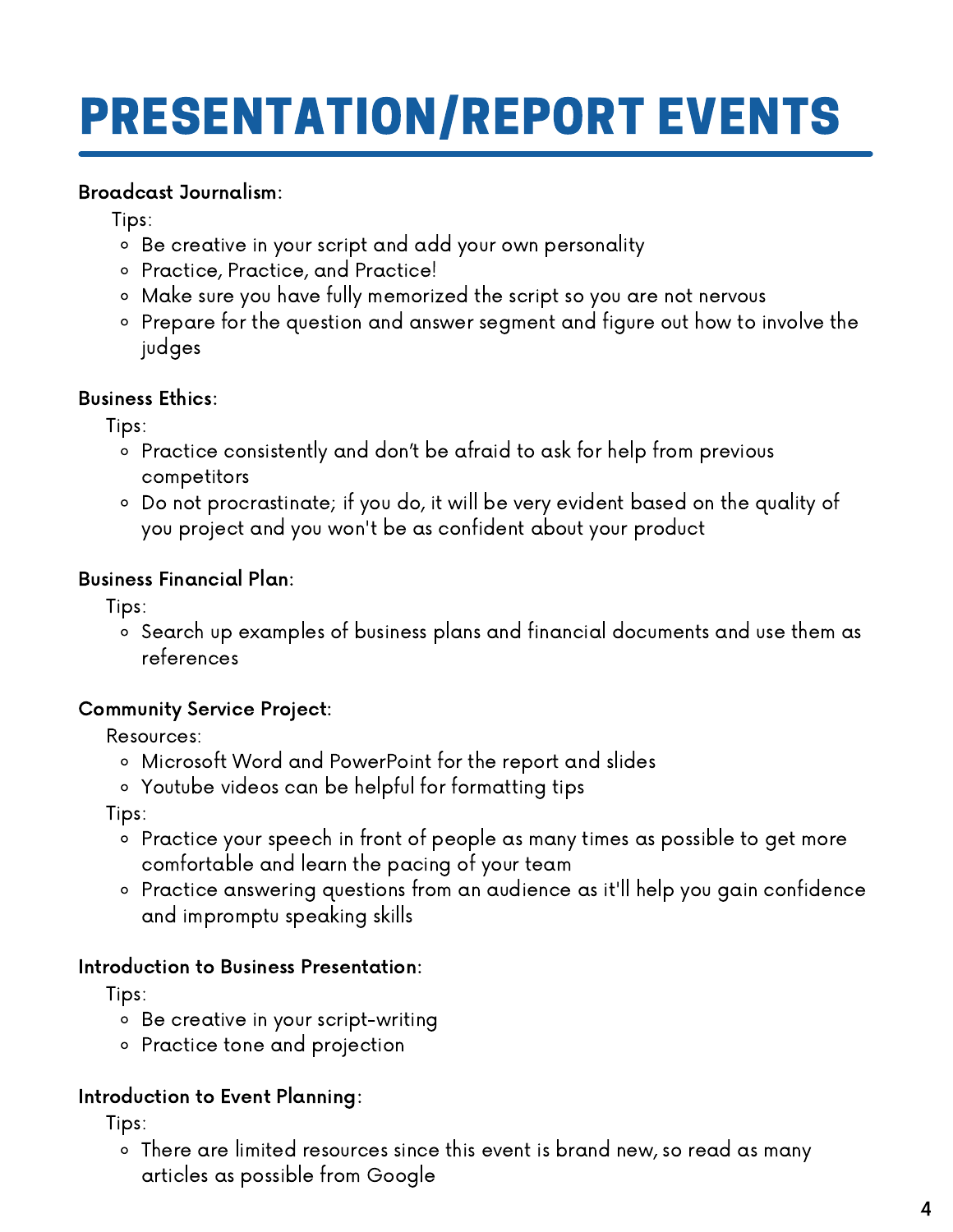#### Introduction to Social Media Campaign, Social Media Campaign:

Tips:

- Practice with teachers and receive feedback to better your project
- Watch professional presenters on Youtube
- Develop strong speaking skills and learn how to project your voice well
- Create presentations that capture your specific audience
- Find unique ways to present information and share your values
- Stay true to yourself
- Let the judges get a taste of your personality
- Take unique approaches to Q&A and don't be shy to refer to specific parts of your presentation or bring new ideas to the table

#### Mobile Application Development:

Tips:

- Practice as much as you can with your teammates
- Testing preparation can always be done at home and on your own, so use time with teammates as productively as possible
- Spend a lot of time going over the rubrics and practicing again and again with small corrections each time

### MISCELLANEOUS ADVICE

- Find an event that fits your strengths
- $\bullet$  In terms of testing events, find a topic that interests you and try a practice test to see if it is for you
- For performance events, see if you prefer memorizing a speech, creating a PowerPoint, or interviewing with judges
- The first event you have your heart set on might not be the best one for you, thus it is crucial to keep an open mind
- Not sure if you always have the chance, but try to make sure that you enjoy your teammates and their company because you'll be working together throughout the year! If you don't, try your best to bond with your team because the energy and relationship between your team is reflected in your presentation. Overall, team speaking competitions are an absolutely amazing experience!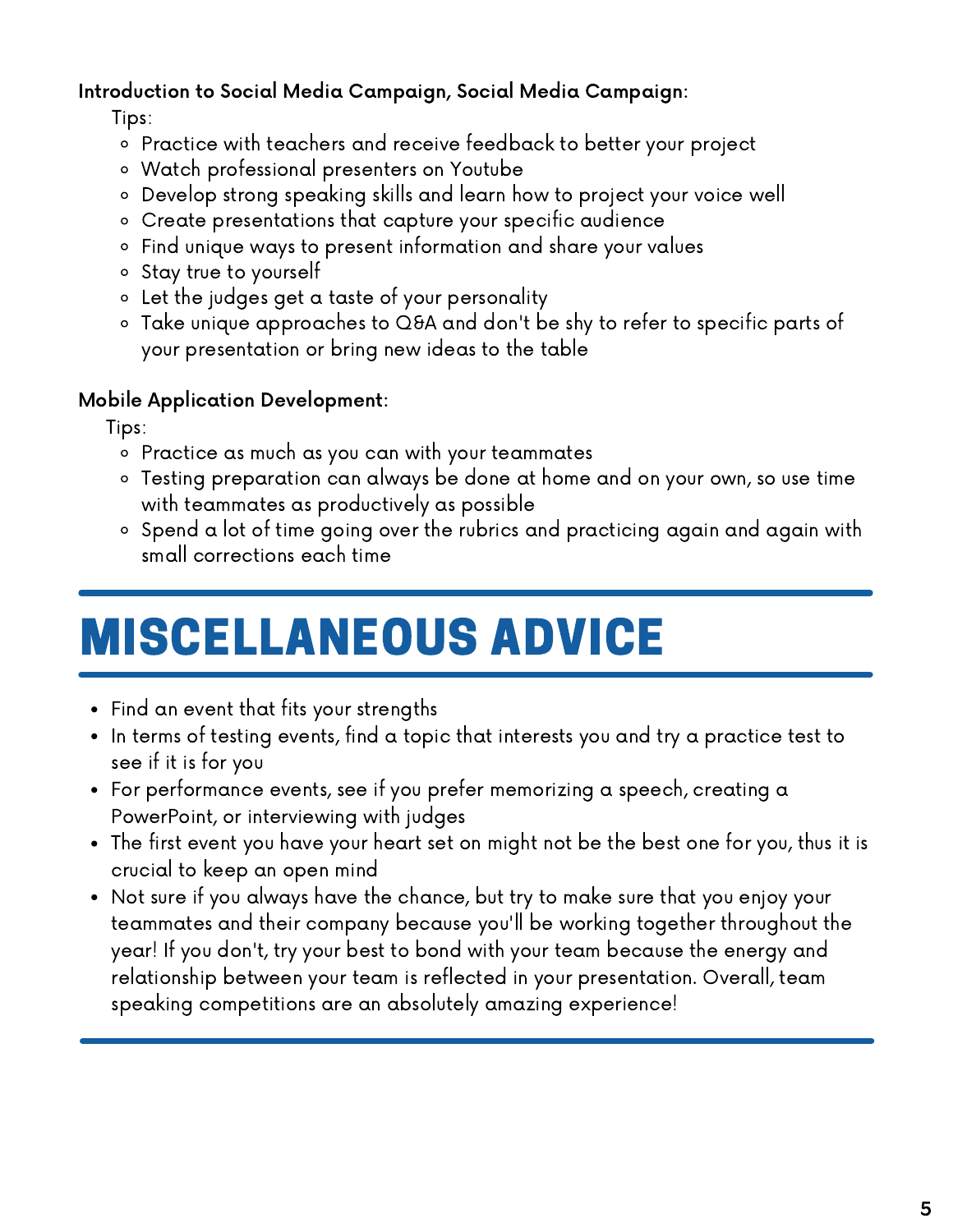## STEM OPPORTUNITIES

#### BlueStamp Engineering - Intro to Engineering:

Respondent Participated in Summer of 2019

Testimony:

- "Most summer programs go through a rigid curriculum with some activities. Bluestamp is the opposite. You get six weeks, and all the materials you want, to build your dream project. The learning takes place while you build, and the low instructor:student ratio (around 5:1) guarantees that you can get support/learn content as you need."
- "I would highly recommend BlueStamp for students who also want to take on a side-job/internship/relax during summer. The program is only six weeks, and usually starts at 8AM and ends at 12PM. Plenty of time to pursue other stuff." Application Advice:
	- "Be genuine and demonstrate your creativity. They should be able to envision you thriving in the program."

#### Girls Who Code Summer Immersion Program:

Respondent Participated in July of 2021

Testimony:

"I learned new coding methods, but the most memorable part was definitely getting to receive mentoring from current employees at Blizzard Entertainment. They also gave many participants stipends for the summer - super cool!"

Application Advice:

"Answer their questions honestly! I knew I didn't have as much previous experience as other people who applied, but I spoke about what I aspired to do with the technical knowledge I would gain from the program."

#### Girls of South Bay Hackathon:

Respondent Participated in August of 2021

Testimony:

"Getting to work with a team on a project and present it under 24 hours was super fun & we learned a lot from each other. It was also awesome not having to worry about not having experience because most of us were beginners."

#### Keck Graduate Institute High School Summer STEM Internship:

Respondent Participated in July of 2021

Testimony:

"I would recommend this program to students interested in Bioentrepreneurship, as the program offers an optional project track focused on the Drug Development Pipeline..." (continued on next page)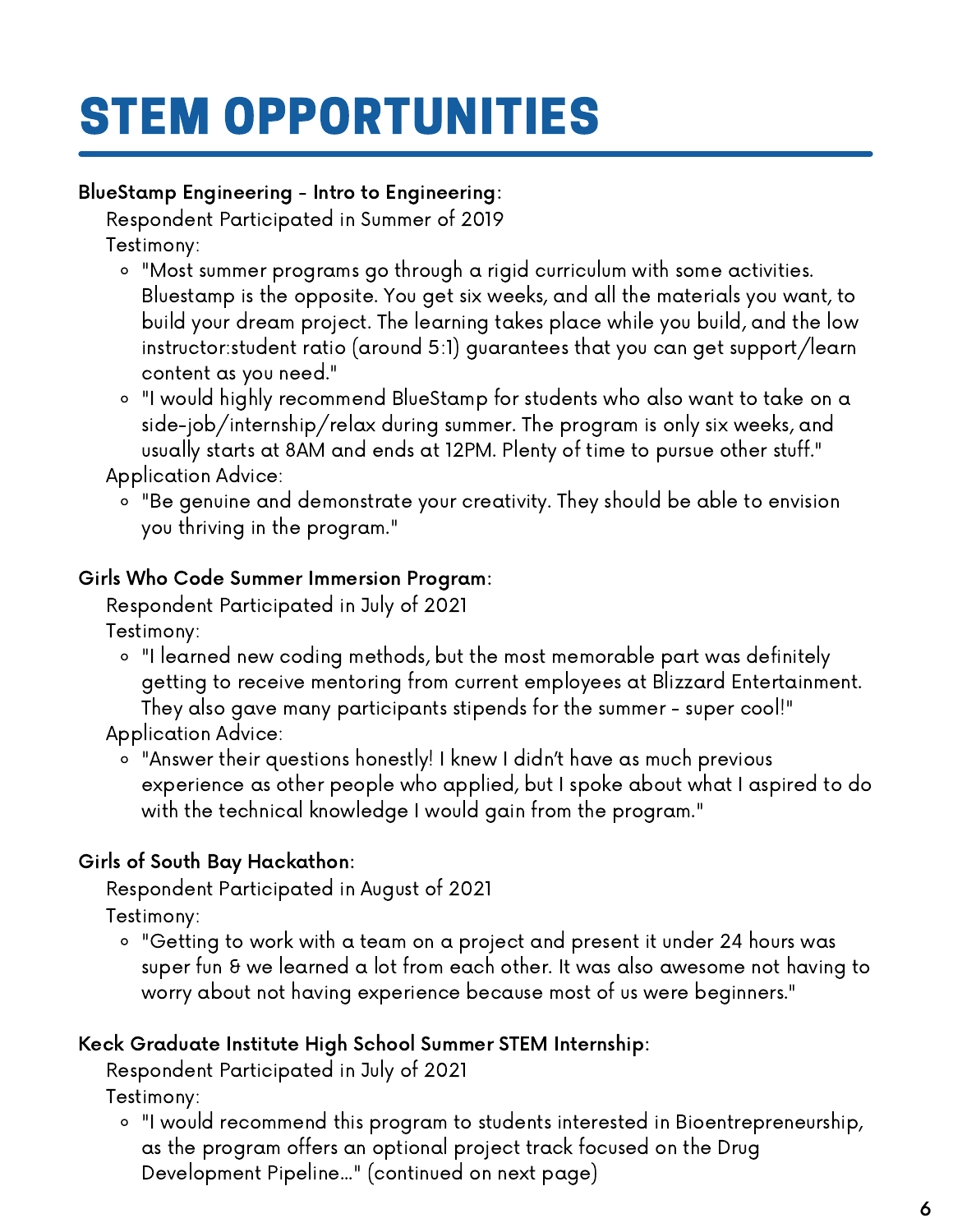- "...The majority of participants in the program are actually in the Summer  $\circ$ Undergraduate Research Experience, so although the program for high school students has a different name, in reality it is identical to the undergraduate one. This internship is very time-intensive, essentially 9 AM - 5 PM hours, but only lasts for about two weeks. This is a great opportunity to learn from established researchers and professors at the newest member of the Claremont Colleges." Application Advice:
	- "The program does not seem to be super selective, but still put your best effort into your application. Get recommendations from teachers who know you well and make sure your application is error-free and professional."

#### Stanford Pre-Collegiate Studies - Bioengineering

Respondent Participated in July - August of 2021 Testimony: Respondent would recommend program to others

### BUSINESS OPPORTUNITIES

#### Wharton: Leadership in the Business World:

Respondent Participated in July of 2021 Testimony:

"It was great learning from Wharton faculty about advanced leadership and business concepts. The most helpful activities were the Wharton business simulators. I think it will more valuable, however, when the program returns to inperson instruction."

Application Advice:

"There are 3 essays, teacher recommendations, and an activity section to complete. The essays prompts are relatively straightforward but I don't know if they change yearly. Share your open thoughts on what you believe leadership is and its cross section with the business world."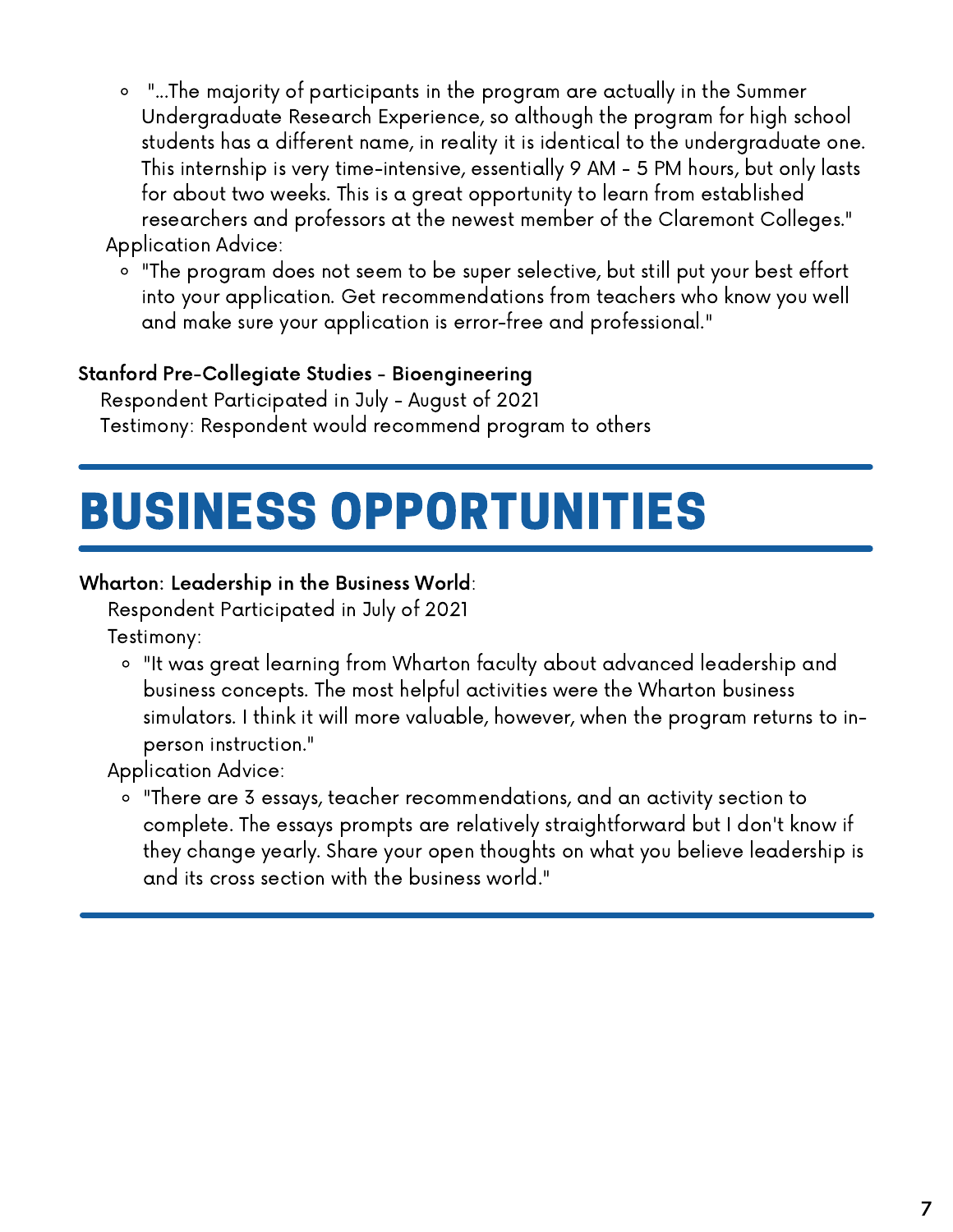### MISCELLANEOUS OPPORTUNITIES

#### Cloud9 Women Mentorship Program (eSports and gaming):

Respondent Participated in May - December of 2021

Testimony:

"It was an amazing opportunity to meet others from the Esports Community and get to know more about the various positions within the industry. I was able to build my network and connect with people on LinkedIn and social media platforms like Instagram."

Application Advice:

"Be bold and true to yourself. They want to see you for who you are. Even if the application is digital, they should be able to gain an understanding of your personality. It's also important to show what the program has to offer to YOU as a person, not just what they have to offer for your academic or professional future."

### CONTRIBUTOR CREDITS

#### Competitive Event Tips

Arjun Bhatia Sahana Raj Parneet Virk Michelle Nixon Konmal Ali Alan Jian Ivy Zhan Lorelei Tang Tishani Weerasuriya Grace McGoran Saanika Patel Krupa Shanware Mallory Mitton Eileen Chen Selina Song Amy Zhou Arvind Vivekanandan

#### Personal Development Opportunities

Amy Zhang Jaspreet Shoker Arnav Chakravarthy Arnuv Tandon Sahana Raj Katie Cheng